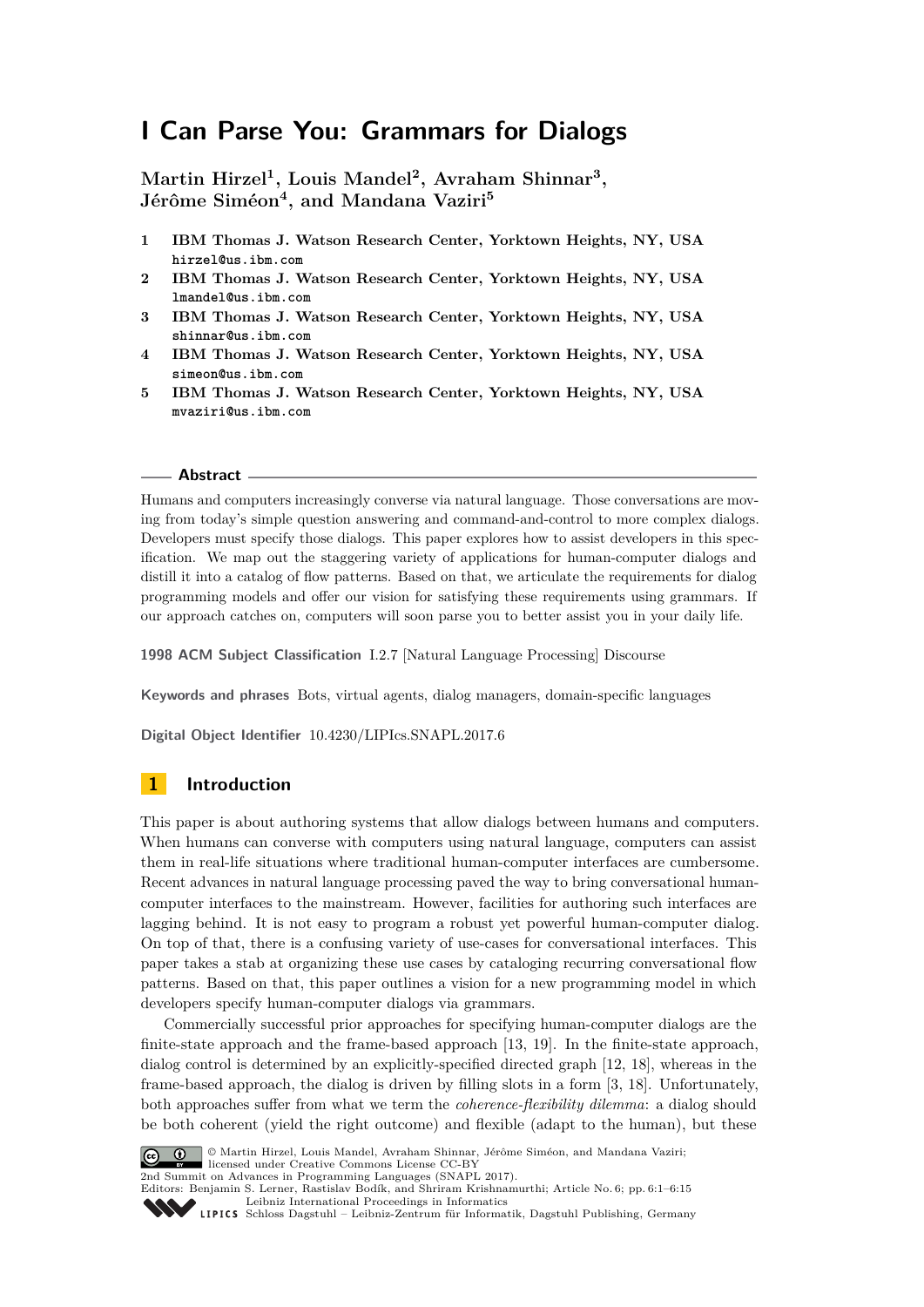### **6:2 I Can Parse You: Grammars for Dialogs**

goals conflict. For instance, coherence can be maximized via confining prompts and explicit confirmations, but those can annoy humans or even keep them from reaching their goals.

Besides elaborating on the above problem statement, this paper also offers a vision towards a new programming model that solves it. First, we observe that the human utterances in a dialog constitute a linear sequences of inputs. Authoring a dialog means imposing structure over that sequence. A well-known and successful formalism that does exactly that is grammars. The idea is that the conversational agent is like a parser, and the natural-language understanding is like a lexer in a compiler. Continuing with the analogy, the outcome of the conversation is like an abstract syntax tree. The programming language community has plenty of expertise in using grammars to specify parsers along with their outcomes. Here, we put a twist to that by turning entire utterances by the human in a dialog into individual tokens in a grammar.

Overall, human-computer dialogs are a hot trend in computing. There is a lack of programming models for authoring them. This paper gives an overview of this trend and outlines a vision for a new programming model for it.

# **2 Why Human-Computer Dialog**

Natural-language human-computer dialogs have been a mainstay of science fiction for a long time. In fiction, humans and computers or robots can carry wide-ranging conversations and interact almost as equals. Given this appeal, it is not surprising that fact follows fiction, although we must obviously keep reasonable expectations for how natural this interaction is [\[19\]](#page-14-1). Many early dialog systems focused on travel, where a human who is away from home can use a good old voice phone to book, for instance, flights [\[13\]](#page-14-0).

Recently, human-computer dialog systems, also known as chat bots or virtual agents, received much renewed attention [\[14\]](#page-14-5). Cutting through the hype, there are several good reasons for that. One is that common-place devices such as cars, thermostats, or watches are becoming "smart", but we typically do not want large displays on them to interact via graphical user interfaces. Another reason is that even on laptops or smart-phones with adequate displays, we do not always want graphical interfaces with many screens and clicks. For instance, when using a messaging platform such as Slack, it can be preferable to interact right there with bots, rather than context-switching to a different application. Such integrated interaction also benefits from other messaging features such as history. Another reason is that when computers understand the way humans speak, humans need not adopt a form of "machine-speak".

Given this trend, several companies are starting to offer services that let customers author and run their own chat bots. For instance, the authors of this paper became involved in this trend because their employer started offering the Watson Conversation Service (WCS) [\[12\]](#page-14-2). WCS and its competitors can be put to immediate use to augment existing websites, messaging platforms, or mobile apps with a conversational interface. Furthermore, they are already being used for dialogs with robots. In the not-so-distant future, computers will enhance human cognition and ultimately work side-by-side with humans. When automated cognitive assistants become rich in features and reason in human concepts, they will eventually reach an inflection point where non-conversational interfaces no longer suffice to interact with them.

Ultimately, natural-language interfaces take advantage of our biology. Large areas of the human brain are devoted to natural-language communication [\[11\]](#page-14-6). It is easy for humans to use speech in circumstances that prevent using graphical user interfaces, such as in the dark,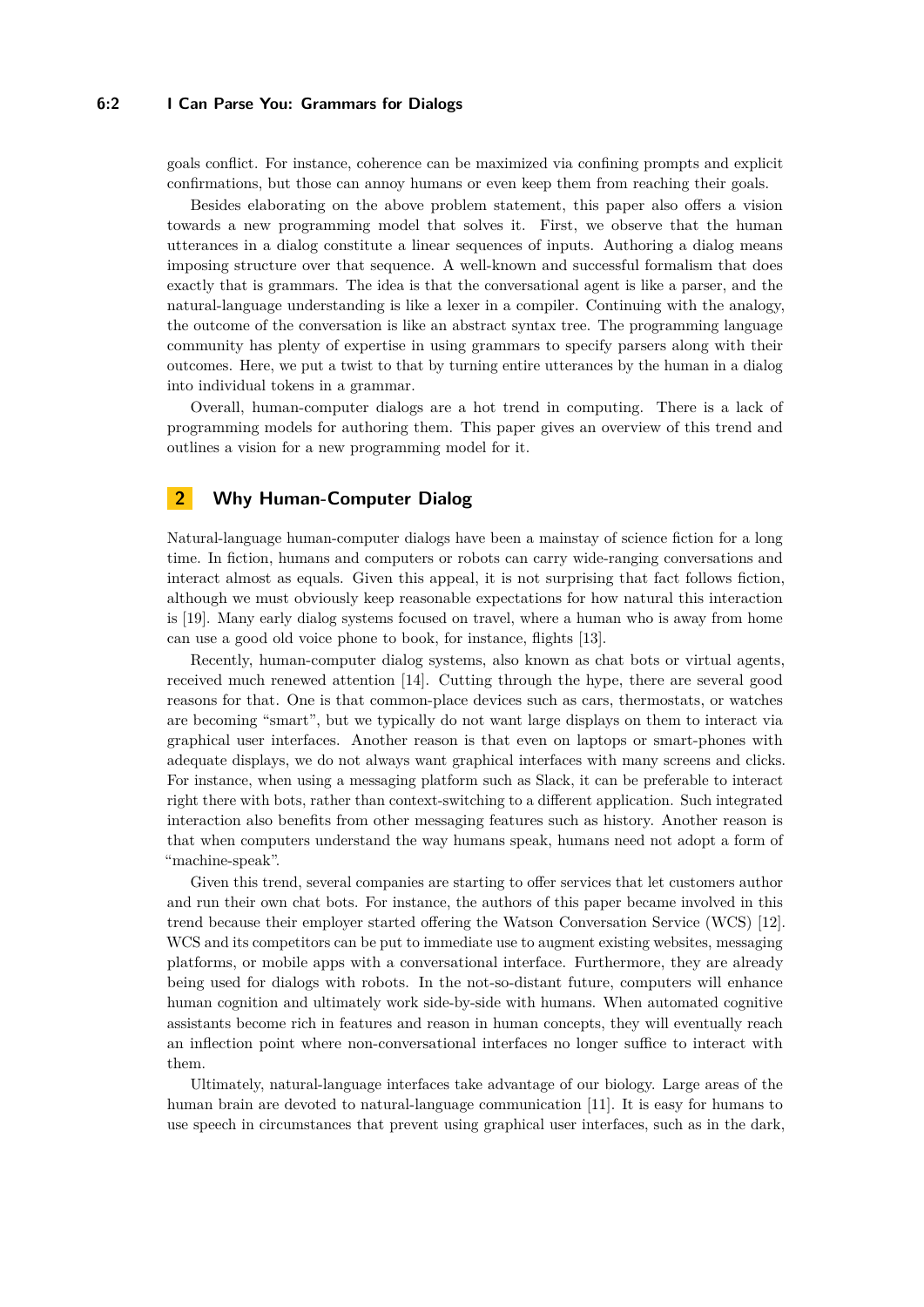or hands-free (e.g. while cooking), or eyes-free (e.g. while driving). In fact, natural-language interfaces make computing technologies accessible to parts of the population that were previously excluded, such as small children, elderly, or visually impaired people.

Now that we have motivated why humans should converse with computers using natural language, let us explore what kinds of conversations they may have.

### **3 Use Cases and Flow Patterns**

Use cases for human-computer dialogs abound in a staggering variety of domains, from travel to retail, entertainment to medical to automotive to technology trouble-shooting, and beyond. At first glance, it would seem like dialogs in each of these domains look very different. Yet as someone setting out to provide dialog authoring environments, we wanted to ensure we understand and capture the common patterns. To this end, this section contributes a catalog of flow patterns for bots. The catalog maps out the terrain, gives structure, and establishes terminology. Such an overview is a prerequisite to prioritization so we can arrive at the right scope of what to focus on and what to leave out.

A *flow pattern* is an interaction of a few back-and-forth turns in a dialog that either has a single well-defined outcome or handles a single deviation from the primary purpose of the bot. People with a programming-languages background can think of the *outcome* of a conversation as a data structure that can serve as a parameter to an external service call or simply as a record of what happened in the conversation. The outcome data structure fits the type for all conversations by that particular (part of a) bot. A flow pattern is finer-grained and lower-level than a *use case*, which captures an entire conversational agent for a particular purpose that may involve several flow patterns. In other words, flow patterns are intended to be domain-independent and indeed occur across many use cases in many domains. We distinguish two kinds of flow patterns: *outcome-driven patterns*, where the back-and-forth of conversation is directed at producing an agreed-upon outcome, and *add-on patterns*, which can occur during outcome-driven patterns but delay or possibly even derail the outcome. Another way to think of it is that outcome-driven patterns are about coherence whereas add-on patterns are about flexibility.

We conducted an informal survey and interviews with assorted product and client teams at IBM, and distilled our learning into the following set of flow patterns:

- **Outcome-driven flow patterns:** Question answering, command and control, form filling, diagnosis, problem resolution, query formulation.
- **Add-on flow patterns:** Anaphora and ellipsis, repair, disambiguation, elaboration, stopping a discussion, digression, interleaved dialogs.

Below, we elaborate on each of these patterns with brief definitions and discussions as well as example dialogs between a human (H) and a computer (C). Beyond this basic list, one can also consider bot features such as chit-chat, augmenting the bot with multi-modal input, vision, or touch, or making it empathetic by detecting and appropriately responding to the emotions of the human. To keep this paper focused, we elected not to elaborate on those other features here.

# <span id="page-2-0"></span>**3.1 Outcome-Driven Flow Patterns**

### **Question-answering flow pattern**

Automatically answer questions posed by human in natural language based on a corpus of documents. From the perspective of the dialog flow, this is one of the simplest patterns.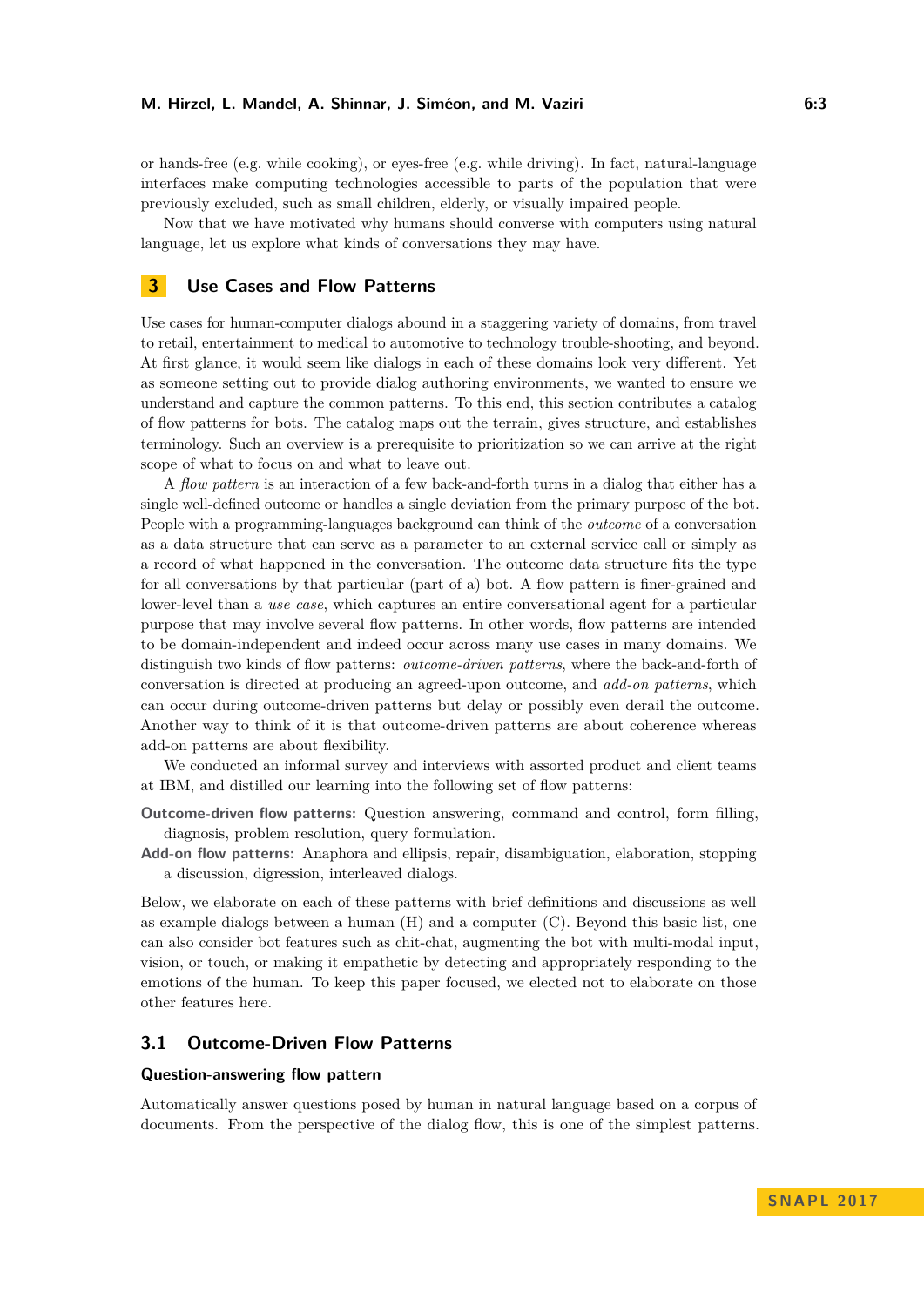### **6:4 I Can Parse You: Grammars for Dialogs**

One challenge is that questions often depend on context, such as the location. But the main challenge comes from dealing effectively with large numbers of questions. One issue is keeping the dialog in sync with the corpus. Another issue is that distinguishing between similar questions challenges current natural-language understanding technologies.

- H: Where is the gift shop?
- C: In the front lobby near the elevator.

**Figure 1** Example for question-answering flow pattern in hotel concierge use-case.

#### **Command-and-control flow pattern**

Control a device through voice or natural language (e.g., radio, phone, thermostat, coffee machine, wheelchair). From the perspective of the dialog flow, this pattern is also simple. One challenge is detecting the conversation start, typically handled by anthropomorphizing the bot with a name such as "Olli" in the example. Another challenge is the integration with the device, which necessitates calling out from the dialog to external service code. And a further-reaching challenge is safety: if the device being controlled performs more serious actions than playing music, it is more important to ensure the human was understood correctly.

- H: Olli, play some jazz music.
- C: Okay, playing WBGO Jazz 88.3 FM.
- **Figure 2** Example for command-and-control flow pattern in car dashboard use-case.

### **Form-filling flow pattern**

For each slot in a form, ask the human for the information to fill the slot. The dialog should catch mistakes without being too pedantic. One challenge is to allow the human to control the order in which slots get filled. Another challenge is that a single human utterance may contain multiple pieces of information. Doing this naturally in a finite-state approach is cumbersome. On the other hand, frame-based dialog interpreters are custom-tailored to this pattern [\[3,](#page-13-0) [18\]](#page-14-3).

- C: Welcome to the pizza dialog! What would you like?
- H: A salami and mushrooms pizza.
- C: Okay, salami and mushrooms. Any other toppings?
- H: No thanks.
- C: What size?
- H: Medium, please.
- **Figure 3** Example for form-filling flow pattern in pizza-ordering use case.

#### **Diagnosis flow pattern**

Ask the human diagnostic questions following a decision tree to reach a leaf with a classification. The computer may be able to omit some questions if it can obtain the answers from context. One challenge is that the human may retract an earlier answer, either because they were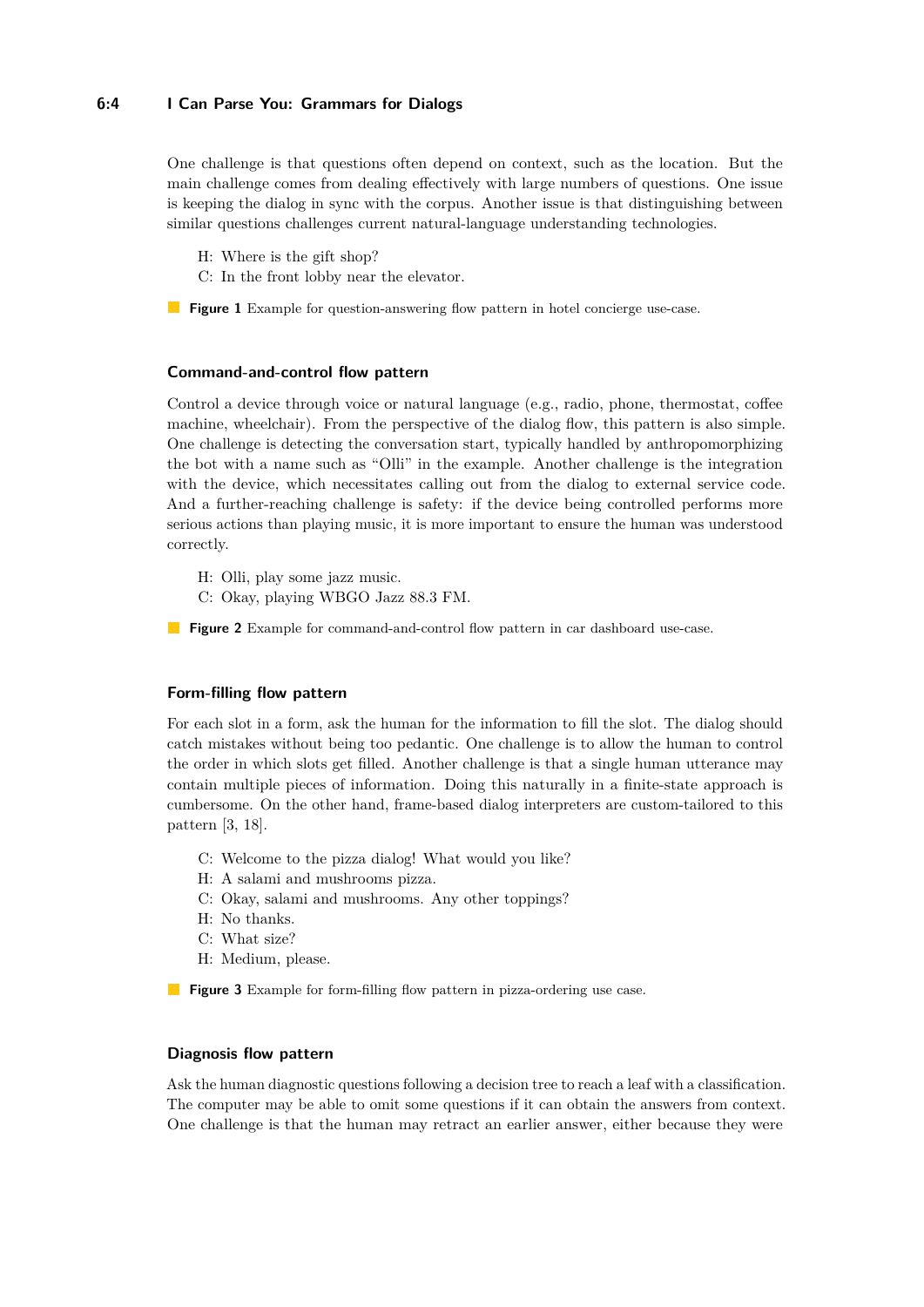uncertain or because they want to explore alternatives, thus requiring the bot to back-track. Another challenge is that questions posed by the computer are typically hand-crafted and cannot simply be derived from the name of a field in the outcome.

- C: Welcome to the pizza dialog! What would you like?
- H: A salami and mushrooms pizza.
- C: Okay, salami and mushrooms. Any other toppings?
- H: No thanks.
- C: What size?
- H: Medium, please.

**Figure 4** Example for form-filling flow pattern in pizza-ordering use case.

### **Problem-resolution flow pattern**

After diagnosis, walk human through how to fix their issue. The main challenge here is to actually come up with good instructions for fixing common issues, and refine the conversational agent so humans have success with it. Also, as in diagnosis, this may involve context and back-tracking.

- C: Turn on the projector and connect your video cable.
- H: Okay, it is on, but not showing my display!
- C: Hit Fn-F7 on your laptop.
- H: Good, now I can see my display. Thanks!

**Figure 5** Example for problem-resolution flow pattern in technology trouble-shooting use case.

### **Query-formulation flow pattern**

Query information in a database or knowledge base. One of the challenges with this pattern is that it is meta-data specific: human utterances mention pieces of the database schema. A related challenge is to enforce valid queries. Finally, if the human refines the query over the course of the dialog, they tend to use anaphora and ellipsis.

- H: What was the median salary for working women in the US in 2009?
- C: The median weekly earnings for women in 2009 was 657 US\$.
- H: Give me that number per race and ethnicity.
- C: Here are the corresponding numbers: [. . . ]

**Figure 6** Example for query-formulation flow pattern in census use case.

# <span id="page-4-0"></span>**3.2 Add-On Flow Patterns**

### **Anaphora and ellipsis flow pattern**

In linguistics, an anaphora is a reference, for instance, "it" in Figure [7](#page-5-0) Line 3. An ellipsis is an omitted clause, for instance, the implied "from Croton-Harmon to Grand Central" in the last human (H) utterance in Figure [7](#page-5-0) Line 5. Both anaphora and ellipsis must be understood from context. Furthermore, they involve linguistic subtleties that make natural-language understanding more challenging.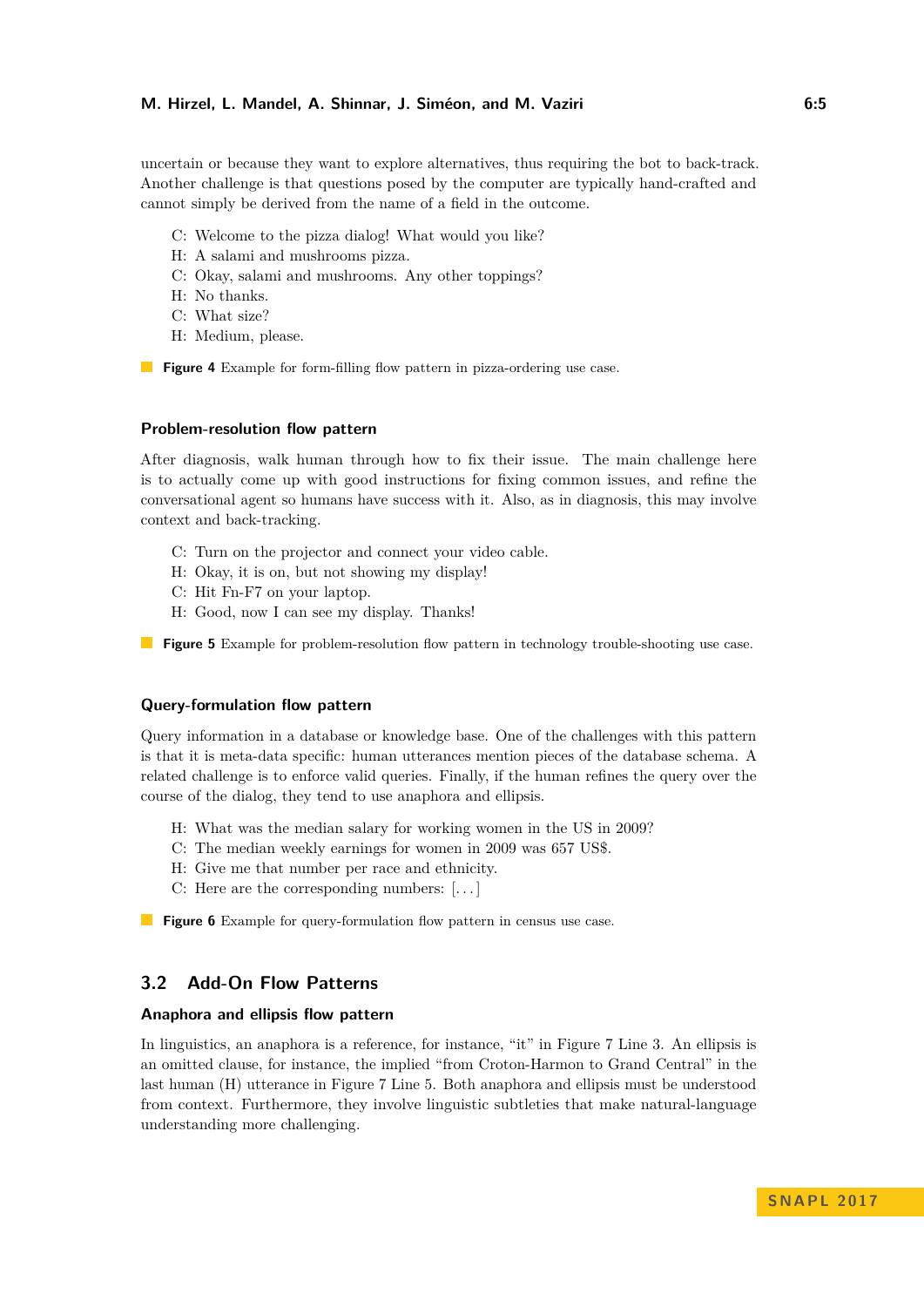### **6:6 I Can Parse You: Grammars for Dialogs**

- <span id="page-5-0"></span>H: When is the next train from Croton-Harmon to Grand Central?
- C: At 9:03am.
- H: Is it peak or off-peak?
- C: That's a peak-hour train.
- H: When is the next off-peak train?
- C: The next off-peak train from Croton-Harmon to Grand Central is at 9:28am.

**Figure 7** Example for anaphora and ellipsis flow pattern in travel use case.

### **Repair flow pattern**

Repair describes how parties in a conversation deal with problems in speaking, hearing, or understanding. These problems can occur both when uttering something and when receiving it, for both human and computer. Challenges include detecting the need for repair and wrapping up the repair in a small number of conversation turns, yet avoiding a repeat of the misunderstanding.

- H: How much is full total coverage?
- C: What kind of coverage? The choices are comprehensive or collision.
- H: comprehensive
- C: For your car, comprehensive is \$983.70.
- H: I meant collision.
- C: For your car, collision is \$685.40.
- **Figure 8** Example for repair flow pattern in insurance use case.

### **Disambiguation flow pattern**

Agree upon one among alternative meanings of a word or phrase. As for repair, one challenge is detecting the need for disambiguation in the first place. Another challenge is to predict the likelihood that the default choice is good enough, to make a judgment call whether disambiguation is worth the effort.

- H: Schedule a meeting with Alice at 10am.
- C: Alice is in Texas. Do you mean 10am Central Time?
- H: No, I meant 10am Eastern.
- **Figure 9** Example for disambiguation flow pattern in calendaring use case.

### **Elaboration flow pattern**

Let the human obtain more information on the same topic. The challenge is to anticipate what the human might want to elaborate on, and to keep the system tractable despite the possible explosion of topics.

- H: What's the weather tomorrow?
- C: 30 degrees with snow.
- H: How much snow?
- C: 18 to 24 inches. Better stay at home!

#### **Figure 10** Example for elaboration flow pattern in weather use case.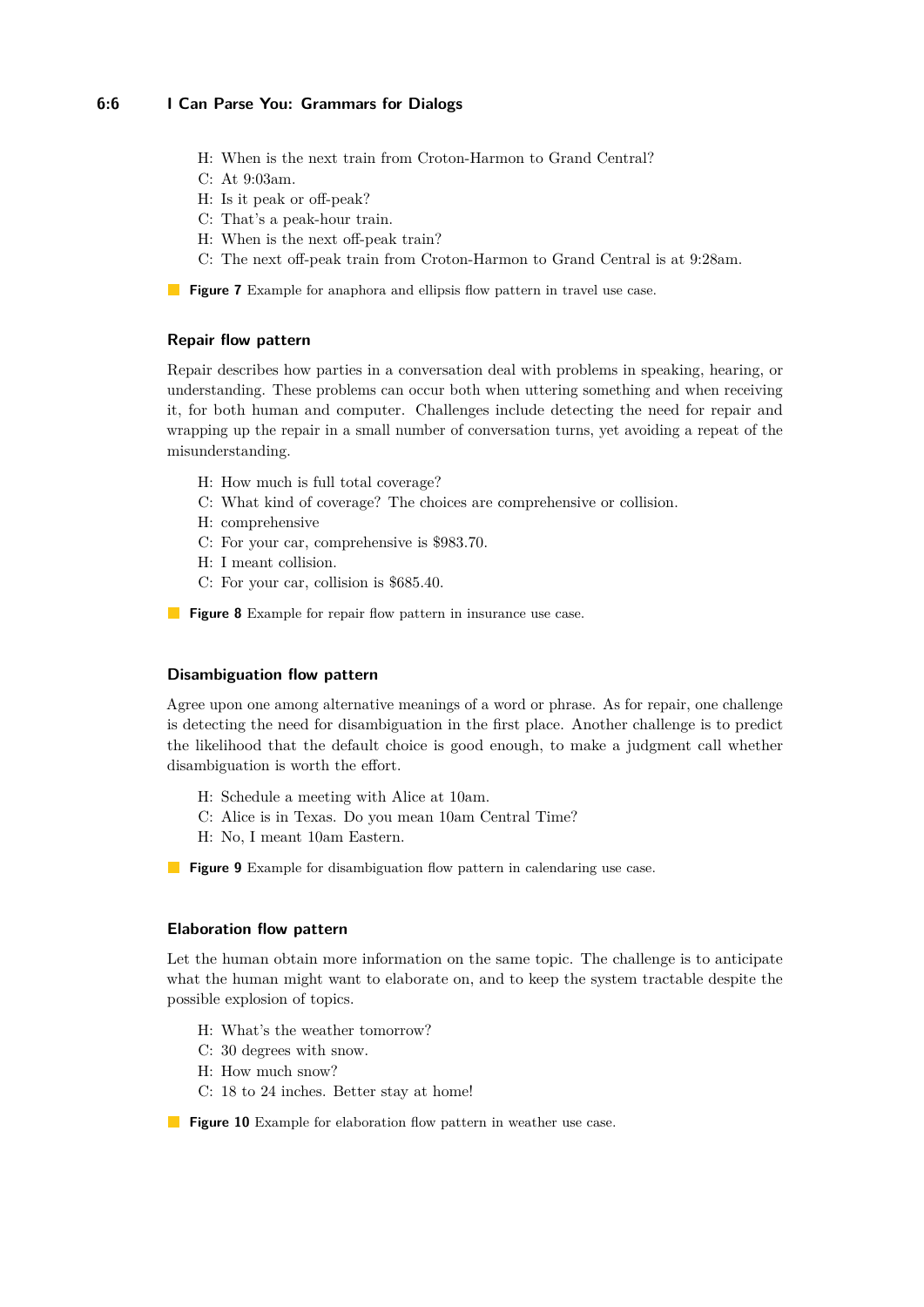#### **Stopping a discussion flow pattern**

Let the human interrupt a conversation or a sub-dialog. One challenge is to decide on the right depth of interruption, i.e., how far to unwind nested levels of subdialogs. Another challenge is that the user might later change their mind about stopping the discussion, and want to resume it again.

- C: Do you take anything in your coffee?
- H: Skim milk.
- C: I'm sorry, we're out of skim milk.
- H: Then I don't want coffee.
- C: Is there anything else I can get for you instead?
- **Figure 11** Example for stopping a discussion flow pattern in barista use case.

### **Digression flow pattern**

Allow the human to take the conversation to a different, unrelated topic, and resume the prior topic afterwards. This requires the computer to keep the context of the main thread of conversation, and to re-establish the context for the human when switching back. A variant of digression is temporarily switching to a different part of the same dialog.

- C: What's the algorithmic complexity of inserting an item in a B-tree?
- H: What are B-trees used for?
- C: B-trees are used when not all of the data fits in memory, for instance, in databases. What's the algorithmic complexity?
- H: Hm, I guess logarithmic?
- **Figure 12** Example for digression flow pattern in tutoring use case.

### **Interleaved dialogs flow pattern**

Conduct two or more dialogs concurrently. As in the example, this pattern comes up in use-cases where the conversation is about a situation that unfolds slowly in the real world. Beyond the challenges of digression, this requires keeping multiple contexts active. This makes it more challenge for both participants of the conversation to follow which dialog an utterance belongs to.

- H: Correct course to the South.
- C: How many degrees?
- H: Where is the other vessel headed?
- C: 20 degrees Northwest.
- H: Okay, correct course 15 degrees South.
- C: Initiating course correction.
- C: The other vessel is no longer on collision course.
- **Figure 13** Example for interleaved dialogs flow pattern in naval use case.

The following section describes the most important add-on flow patterns from a different perspective that hints at a solution for them.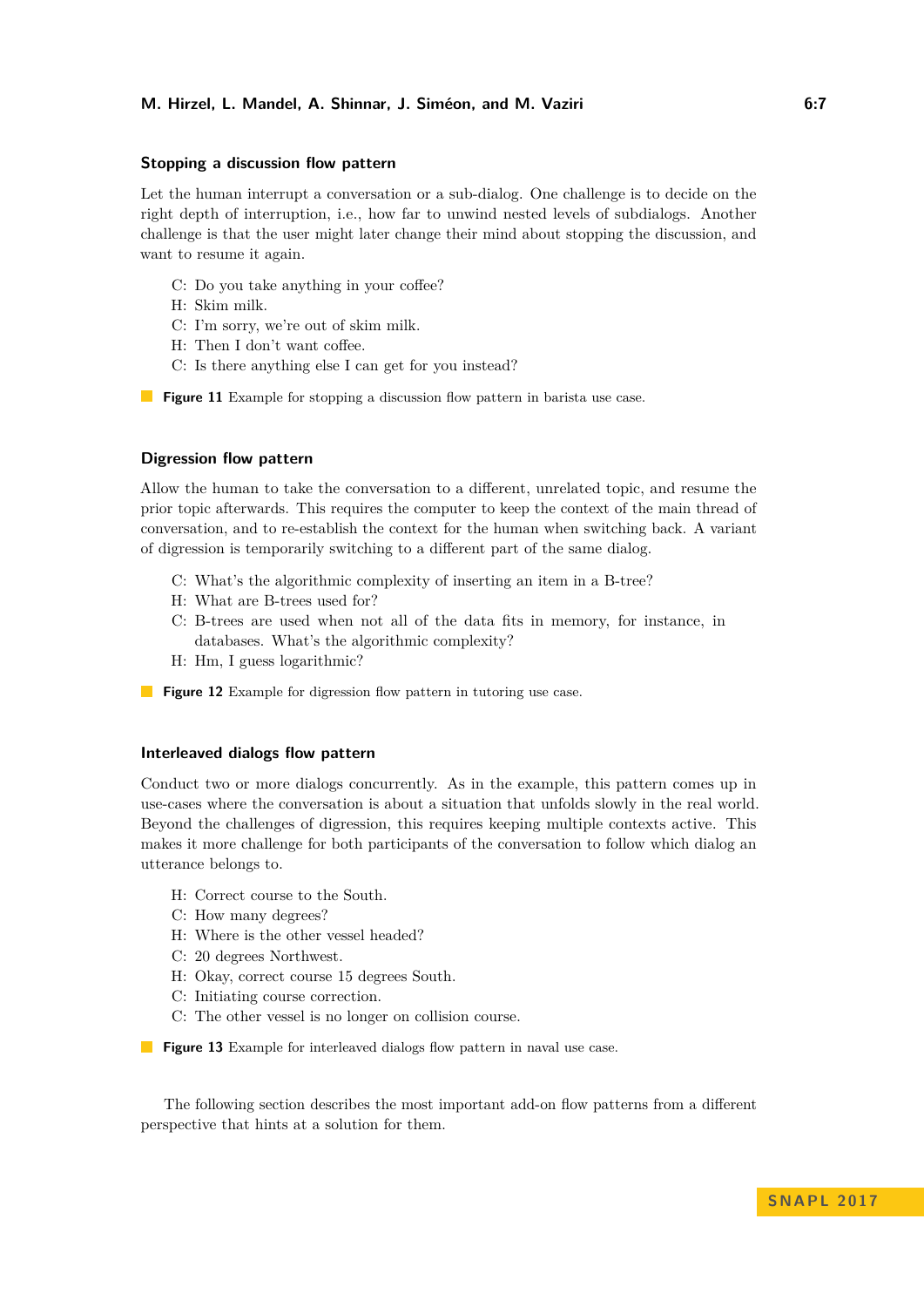### **6:8 I Can Parse You: Grammars for Dialogs**

- <span id="page-7-0"></span>C: What size?
- H: Mega-sized!
- C: Okay, medium. What crust?
- H: Uhm, I didn't say medium.
- C: Okay, correcting the size. The choices are small, medium, or large. What size?
- H: Large.
- C: You picked large size. Is that correct?
- H: Yes.
- C: What crust?
- **Figure 14** Example dialog with correction.



**Figure 16** Outcome coherence state machine.

### **4 Coherence-Flexibility Dilemma**

A dialog has *coherence* if its participants have common ground, i.e., they reach mutual belief that contributions have been understood sufficiently well for current purposes [\[6\]](#page-13-1). Coherence is essential to reaching the desired outcome of the dialog. Unfortunately, today's natural-language understanding (NLU) technologies have limitations that can put coherence at risk. When that happens, the add-on flow patterns repair and disambiguation from Section [3.2](#page-4-0) are crucial.

A dialog has *flexibility* if its participants have both perceived and real control over it. If the dialog has too little flexibility, humans find it difficult to use, since they essentially have to learn its "machine-speak". Ultimately, humans will get frustrated and seek alternative communication channels. Flexibility relates to the add-on flow patterns elaboration, stopping a discussion, and digression from Section [3.2.](#page-4-0)

The *coherence-flexibility dilemma* is that these two goals are diametrically opposed. It is easy to accomplish one while ignoring the other. But techniques that improve coherence reduce flexibility and vice versa. Some of the early IVR (interactive voice response) systems were so inflexible that people referred to them as phone jail, trying to escape by immediately demanding a human operator.

The good news is that this dilemma is not unique to human-computer dialog. Coherence and flexibility are essential to human-human dialog as well, and human-human dialog has natural and effective ways to balance them. For instance, Clark and Schaefer argue that each utterance has two purposes: first, a backward-looking confirmation of the previous utterance, and second, a forward-looking question or statement advancing the conversation [\[7\]](#page-14-7). There is flexibility in how implicit or explicit the confirmation is, and humans adjust their style when they detect misunderstandings.

Consider for example the dialog in Figure [14.](#page-7-0) When the computer says "Okay, medium. What crust?", it attempts an implicit confirmation of what it understood (backward-looking) and asks the next question (forward-looking). The human corrects the computer. Next, the computer rephrases the question for the size by explicitly listing the choices, thus sacrificing some flexibility to improve coherence. After the human picks an option, the computer conducts a more explicit confirmation before going back to business as usual.

The good thing about this natural confirmation mechanism from human-human dialog is that it reduces the burden on the NLU technology. Instead of waiting for computers to get better at understanding natural language, we can work with the limitations of current technology if we are prepared to handle the occasional misunderstanding. And even if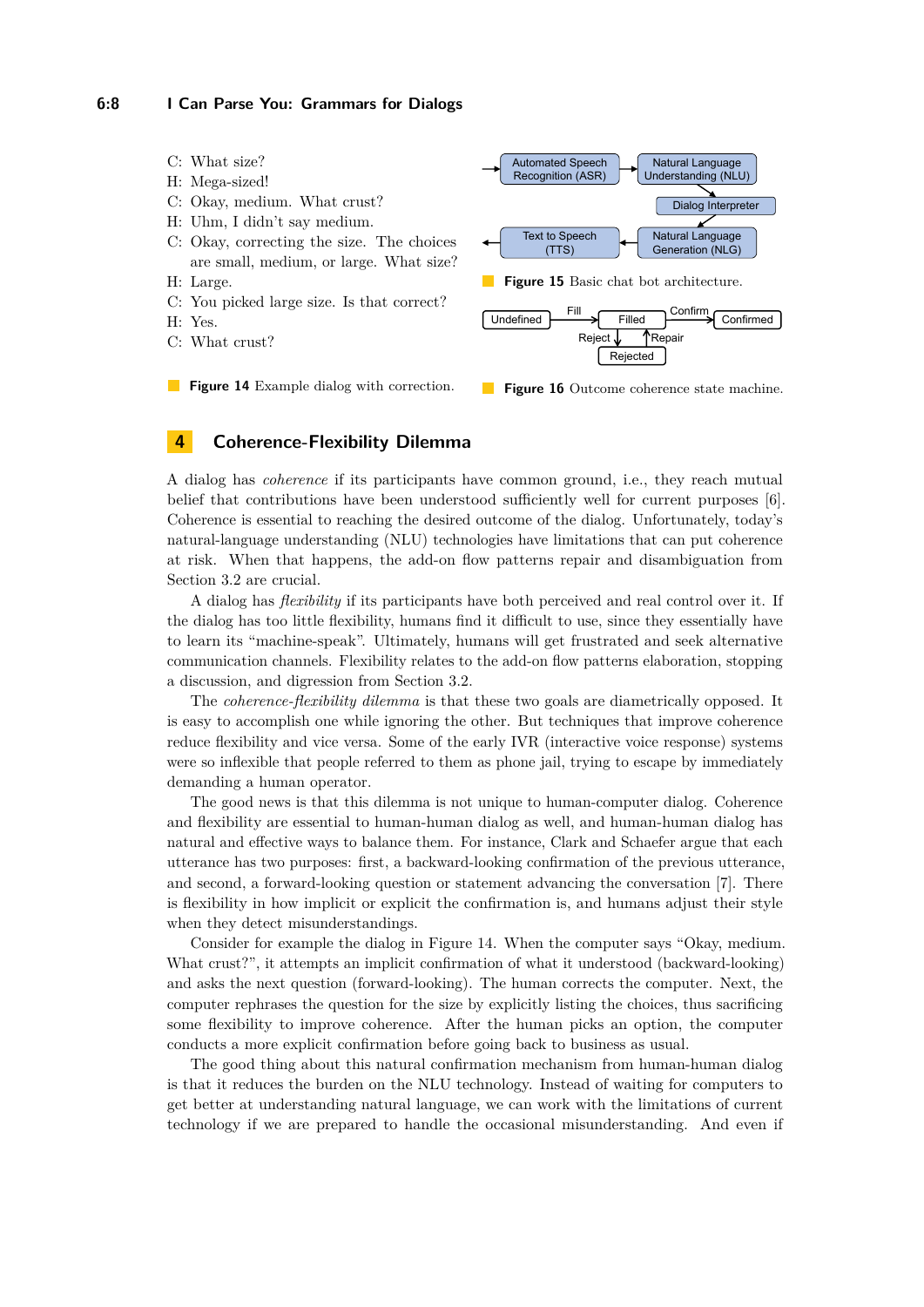computers reach human parity in conversational NLU, that still does not imply zero errors, so repair capabilities remain necessary.

Figure [15](#page-7-0) shows a simplified architecture for conversational agents, based on literature surveys [\[13,](#page-14-0) [19\]](#page-14-1). Human speech first gets converted to text, and then NLU extracts relevant inputs for the dialog interpreter. Symmetrically, the outputs from the dialog interpreter first get converted to text, and then synthesized back to speech. If the human interacts at the textual level, the speech components can be omitted from the architecture. While there is work on sophisticated NLU that understands parts-of-speech etc., this is brittle when human utterances defy grammar and is harder to port between different natural languages. Therefore, recent systems adopt a simpler and more robust approach to NLU, which merely extracts *intents* and *entities* from the human utterance [\[12,](#page-14-2) [23\]](#page-14-8). An intent is something like "turn on radio", and an entity is something like "jazz music". Intents can be detected via machine-learning classifiers, and entities via pattern-matching.

For coherence, we propose that each piece of the outcome data structure be subjected to the state machine in Figure [16.](#page-7-0) When NLU extracts an intent or entity, that can be used to fill a slot. But being merely filled is not enough. The computer gives the human an opportunity to confirm or reject a slot before it considers it part of the common ground. For flexibility, we propose enabling humans to take the *initiative* when they want to. The most operable definition of initiative we found comes from Derek Bridge, who simply says it belongs to whoever contributes the first part of a conversational adjacency pair [\[4\]](#page-13-2).

Now that we have established the kinds of dialogs we want to enable, we will get back to the question of how to author them.

### **5 Grammars to the Rescue**

Let us briefly summarize the requirements for a programming model for conversational agents. The agent needs to conduct a linear sequence of interactions with a human over time, consisting of utterances in a conversation. From this sequence of interactions, the agent needs to construct an outcome that adheres to a known type. However, it must detect and fix misunderstandings and allow the human to go off-script by grabbing the initiative where appropriate. Finally, the programming model should be easy to learn, ideally reusing widely-known, familiar, and well-understood programming-language concepts.

We hypothesize that grammars address these requirements well. Grammars specify parsers that process a linear sequence of tokens, produce an outcome, and can be made robust to certain kinds of errors. Most computer science students learn about grammars early in their education, so the concepts should be familiar to them. As an added benefit, in many cases, the outcome of a conversation gets transformed into a command or query for another system, which is itself also best characterized by a grammar. Therefore, our vision is to use grammars as a programming model for conversational agents. Finally, grammars are naturally compositional, thus facilitating modularity and reuse in dialog specification.

To be clear, in our vision, the grammar operates over tokens at the granularity of entire utterances by a human. In other words, we are not concerned with using grammars to parse an individual natural-language sentence, unlike some prior work [\[5,](#page-13-3) [20\]](#page-14-9). In terms of the architecture in Figure [15,](#page-7-0) we are proposing grammars to specify the dialog interpreter, not other components such as the NLU. Circling back to the paper title ("I can parse you"), we are envisioning a chat-bot as a parser for its human interlocutor, and we are thinking of the NLU component as merely the lexer that extracts tokens in the form of intents and entities from human utterances.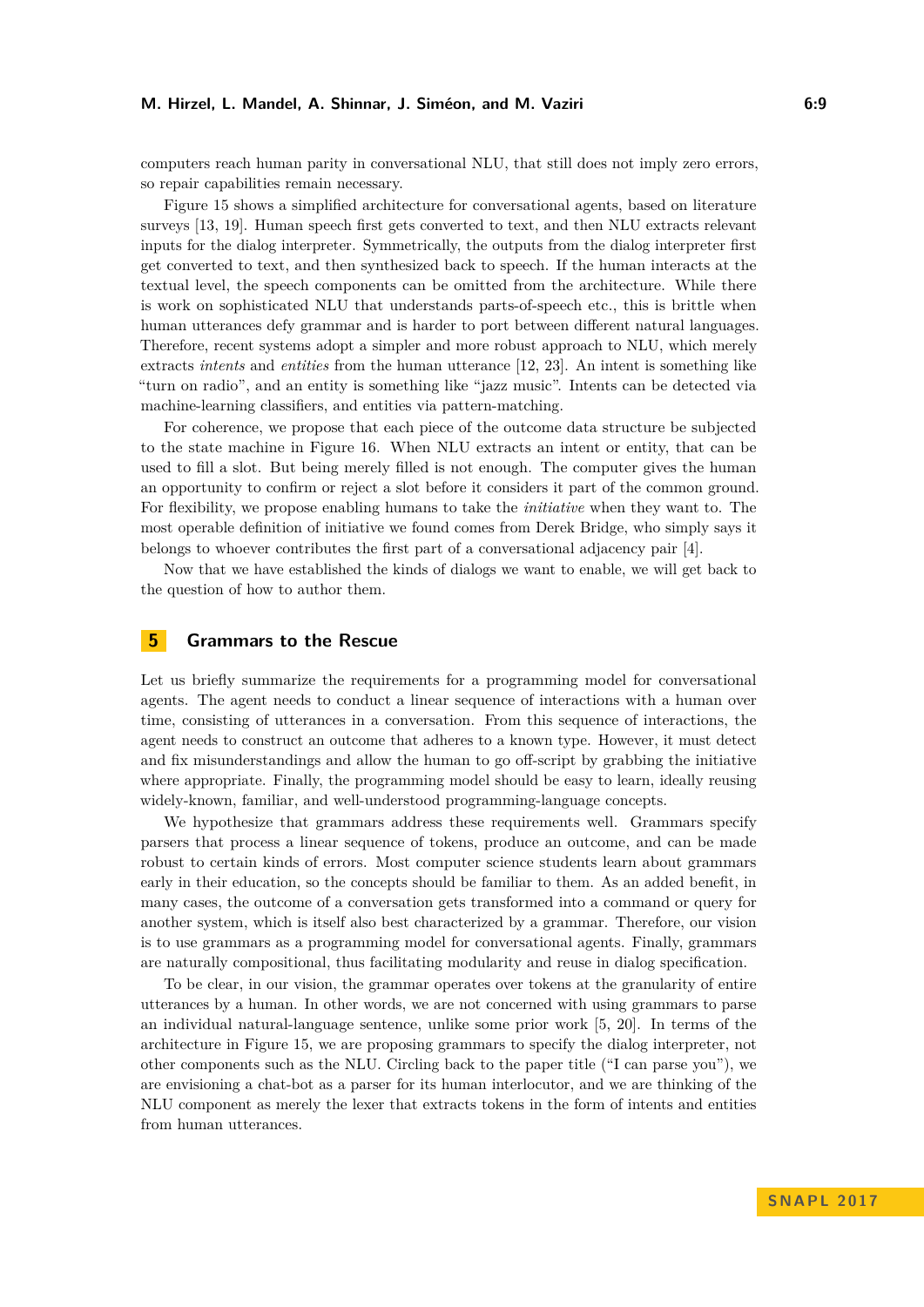```
1 query : select from where?;
2
3 select : selectExpr+;
4 selectExpr : selectColumn | selectAll | selectAs ;
5 selectColumn : columnName;
6 selectAll : "all" / "*" / "all<sub>\parallelcolumns" / "star";</sub>
7 selectAs : expression columnName;
\ddot{\phantom{0}}9 from : tableName+;
10 where : condition;
11
12 condition : andCondition | orCondition | eqCondition;
13 andCondition : condition and condition;
14 and : "and" / "conjunction";
15 orCondition : condition or condition;
16 or : "or" / "disjunction";
17 eqCondition : expression eq expression;
18 eq : "equals" / "=" / "is" / "equality" / "the<sub>\sqcup</sub>same\sqcupas";
19
20 expression : STRING | INT | columnExpr;
21 columnExpr : columnName;
22
23 tableName : TABLE;
24 columnName : COLUMN;
```
<span id="page-9-1"></span>**Figure 17** Grammar that guides database query dialog.



**Figure 18** Commuting diagram. For examples see Figures [17](#page-9-0) (grammar), [19](#page-10-0) (dialog), [21](#page-12-0) (outcome), and [20](#page-12-0) (type).

We are still in the early stages of developing our programming model, but to make things more concrete, Figure [17](#page-9-0) offers an example. The grammar guides a dialog that allows the human to issue a database query. It is based on a SQL subset and would be easy to extend for additional clauses (e.g., order-by) and expressions (e.g., arithmetic). As is customary in databases, the grammar distinguishes conditions from expressions, thus enforcing syntactically where one or the other can occur. By design, most of the grammar will look familiar to readers, with non-terminals (e.g., *query*), literal terminals (e.g., "all"), multi-valued terminals (e.g., *TABLE*), options (?), repetition (+ or \*), choice (|), and products (e.g., *select from where*?). One new feature is synonyms (/), for instance, "and"/"conjunction". Synonyms are viewed as samples for NLU tokens, and it is up to the implementation how literally to take them. In some cases, they just serve as training inputs for a machine-learning classifier. As one would expect from non-trivial grammars, this grammar includes nesting (*expression* within *selectAs* within *query*) and even recursion (an *andCondition* can be nested as a *condition* within another *andCondition*).

A single grammar such as the one in Figure [17](#page-9-0) both guides the flow of the conversation and specifies the type of its outcome. As illustrated by the commuting diagram in Figure [18,](#page-9-1)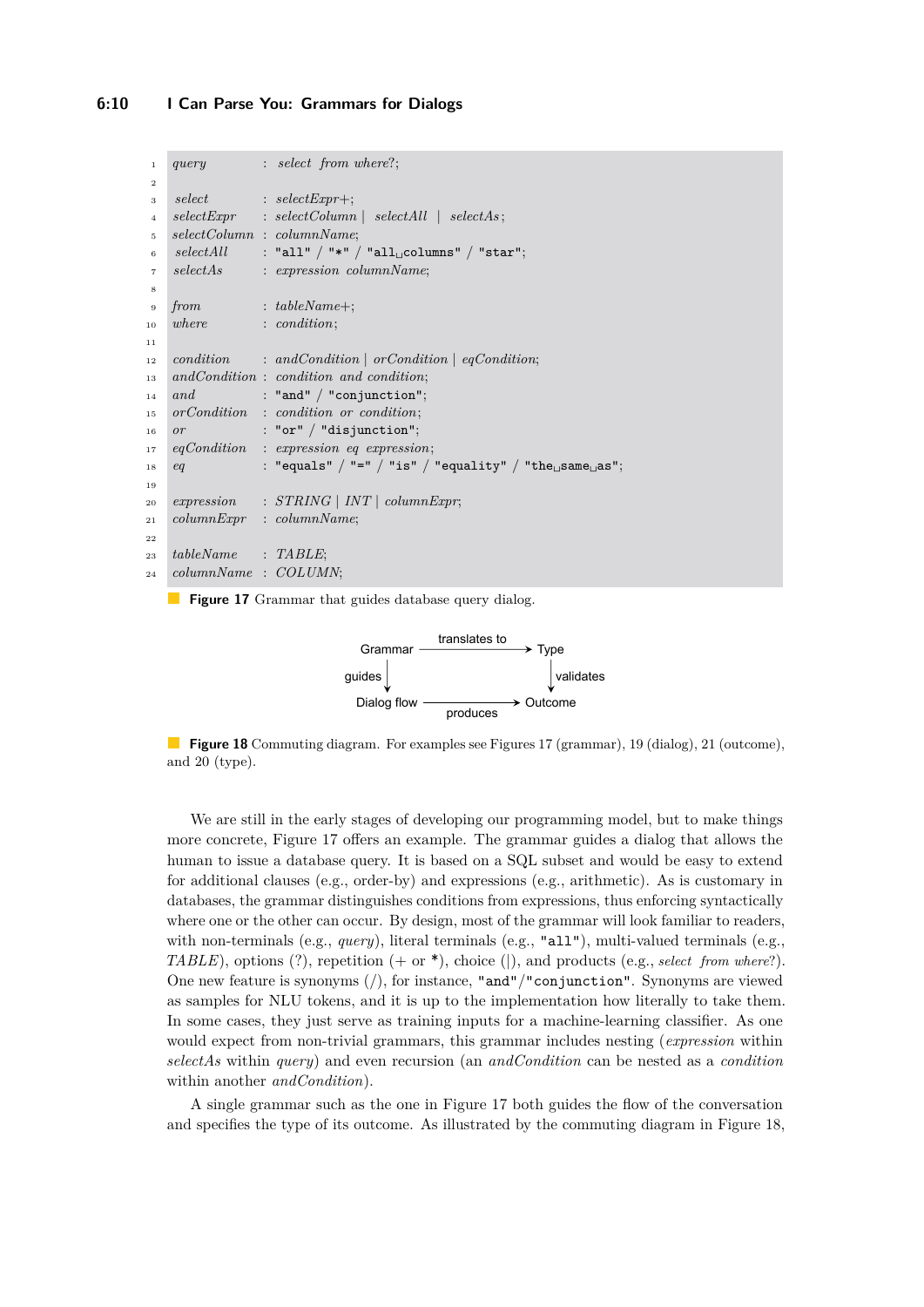- <span id="page-10-0"></span><sup>1</sup> C: Which table do you want to query?
- <sup>2</sup> H: The Customers table please.
- <sup>3</sup> C: Okay, Customers. Any other tables?
- <sup>4</sup> H: Nope.
- <sup>5</sup> C: Is there a condition?
- <sup>6</sup> H: Yes: the country is "US".
- <sup>7</sup> C: Okay, the country equals "US". Any other conditions?
- <sup>8</sup> H: Yes: the zipcode is 55555.
- <sup>9</sup> C: Okay, the zipcode equals 55555. Any other conditions?
- <sup>10</sup> H: Nope.
- <sup>11</sup> C: What should the query return?
- <sup>12</sup> H: What are the available columns?
- <sup>13</sup> C: The available columns are: name, age, address, and zipcode.
- <sup>14</sup> H: The name
- <sup>15</sup> C: Ok, the name. Anything else being returned?
- <sup>16</sup> H: The address.
- <sup>17</sup> C: Ok, the address. Anything else being returned?
- <sup>18</sup> H: No, that's all.
- <sup>19</sup> C: Here is the query:

```
SELECT name, address
FROM Customers
WHERE country = "US" and zipcode = 55555;
```
Would you like to issue it?

# <sup>20</sup> H: Yes please.

**Figure 19** Dialog for database query based on grammar in Figure [17.](#page-9-0)

the grammar guides the dialog flow. The grammar does not and should not explicitly specify every last detail of the dialog flow. Keeping the flow somewhat under-specified gives the dialog interpreter room to adapt, for instance, by making confirmations more or less explicit depending on whether there are many or few repairs. When the dialog interpreter uses the grammar to implement the dialog flow, it produces an outcome. The outcome could be represented as a JavaScript Object Notation (JSON) document. We implemented a translator from dialog grammars to TypeScript types that validate the final outcome. A coherent dialog yields a valid outcome, but a flexible dialog populates it in the order and style preferred by the human user.

Figure [19](#page-10-0) shows a mock-up example dialog driven by the grammar in Figure [17.](#page-9-0) It occupies the lower left corner of Figure [18.](#page-9-1) On Line 1, the computer prompts for a table (to fill the *from* factor of the *query* product). On Line 2, the human gives a response in colloquial natural language, from which the NLU extracts a *TABLE* token with the value *Customers*. On Line 3, the computer first echoes back the table name (to establish common ground) and then asks whether there are other tables (implementing the repetition *tableName*+ in the grammar). On Line 4, the human says "Nope", from which the NLU extracts an intent of "no". On Line 5, the computer asks whether there is a condition (implementing the option *where*? in the grammar). On Line 6, the NLU can extract multiple tokens from a single human utterance: an intent of "yes", a *COLUMN* token "country", a synonym "is" for "equals", and a *STRING* token "US". The conversation continues to flow as specified in the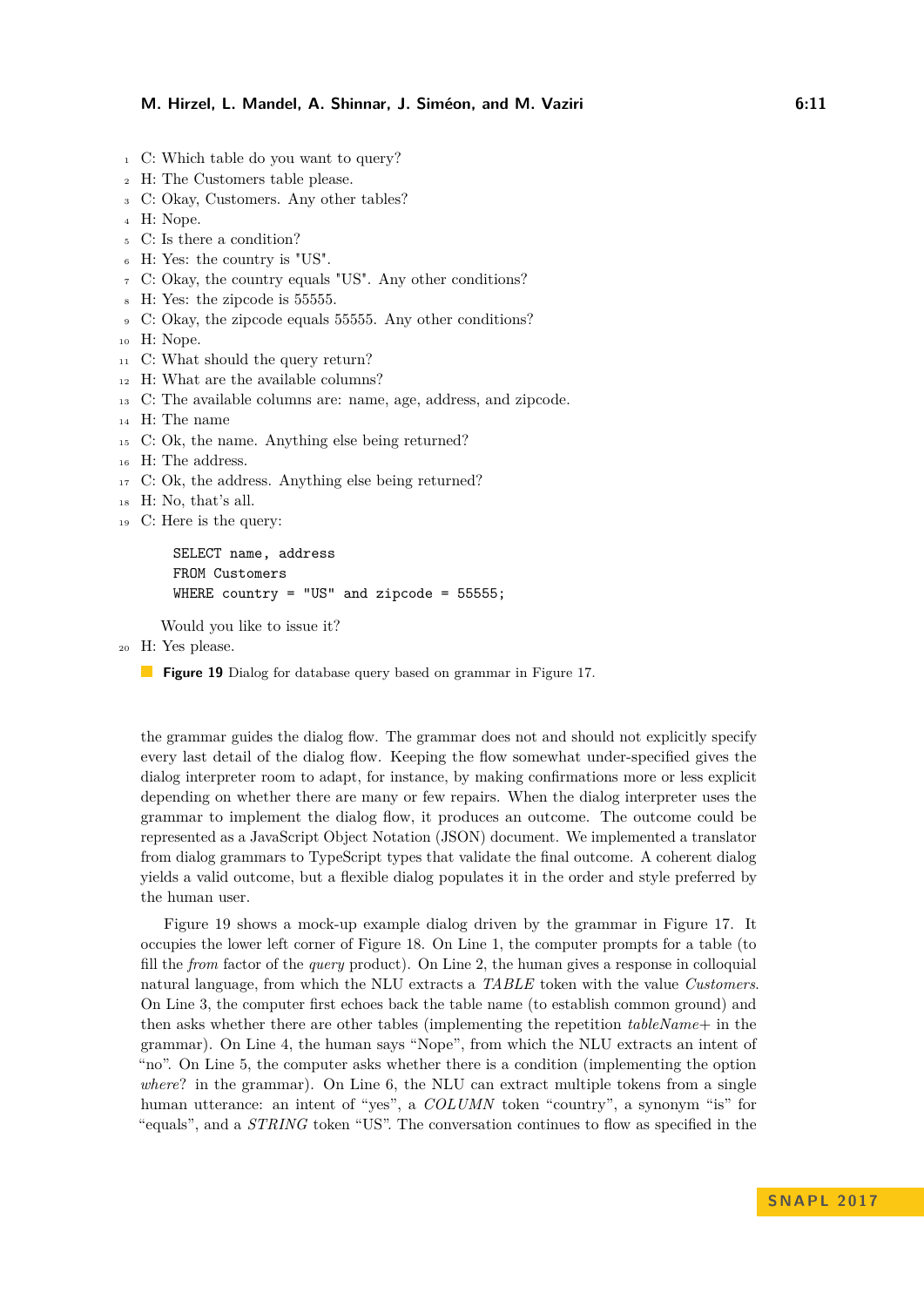### **6:12 I Can Parse You: Grammars for Dialogs**

grammar. Note that while the grammar specifies the select clause first, the order can be re-arranged to get a more natural dialog from a user standpoint, in this example by asking first about the SQL from clause rather than the select clause.

We have not yet implemented our ideas to support the example in Figure [19.](#page-10-0) Besides illustrating the aspiration of grammar-driven dialog flow, the example also illustrates additional desirable features for which we have yet to design integration points. For instance, on Line 12, the human goes off-script by requesting help. The computer replies with context-sensitive help driven by the underlying database schema. Later, on Line 19, the computer prints the outcome of the conversation using SQL syntax. Assuming that the raw outcome is a JSON document, this would require a simple pretty-printer. Both the schema-awareness and the pretty-printing are technically feasible but not specified by the grammar.

Figure [20](#page-12-0) shows the TypeScript type for outcomes of our running example, and Figure [21](#page-12-0) shows the concrete JSON outcome. The type and outcome occupy the top and bottom right corners of the commuting diagram in Figure [18.](#page-9-1) The type figure corresponds line-for-line to the grammar. For instance, Line 9 of the grammar, *from* : *tableName*+;, maps directly to Line 9 of the type, type  $FROM = \{$  tableNames: TABLENAME[];  $\}$ . The JSON outcome in Figure [21](#page-12-0) is essentially an abstract syntax tree for the SQL query in Figure [19](#page-10-0) Line 19.

As we are embarking on the project to make this vision reality, it is healthy to also specify some success criteria. These can be found in the next section.

# **6 How Will we Know it Works?**

When building a programming model for conversational agents, we aim at productivity for the dialog authors and quality for the actual human-computer dialogs. In a business context, the former decreases cost and the latter increases revenue. While monetary cost and revenue are concrete numbers, they will only become apparent when the system gets adopted. In the meantime, we need shorter-term metrics to guide our research.

For developer productivity, we are getting guidance from two sources. One is that, being in an industrial research lab, we have access to product and solution teams. We frequently solicit their opinion on the programming model we are proposing as our design is under way. Another source of guidance is to drive the development with several example programs of our own. We turned each flow pattern from Section [3.1](#page-2-0) into a test case for our new programming model. In addition, we are extracting the essence from several customer use cases into test cases as well. The authors have had their share of experiences with programming language designs, some of which shipped in IBM products (e.g. [\[21\]](#page-14-10)). Finally, some readers with a programming language background may appreciate the crazy idea of making our programming model meta-circular, by specifying a dialog whose outcome is the specification for another dialog.

For dialog quality, one might be tempted to adopt metrics from non-dialog tasks such as machine translation. Unfortunately, recent work demonstrates that these correlate very weakly with human judgment [\[17\]](#page-14-11). Such metrics are more appropriate to other components of the architecture in Figure [15](#page-7-0) such as NLU, or to the simplest flow patterns such as question answering or command-and-control. Instead, a seminal paper on evaluating dialogs proposes ParaDiSE (Paradigm for Dialog System Evaluation) [\[22\]](#page-14-12). ParaDiSE postulates that the goal of a dialog is to maximize task success and minimize cost. In our terms, task success consists of producing the outcome the human wanted, and metrics for cost include the number of utterances, repair ratio, etc.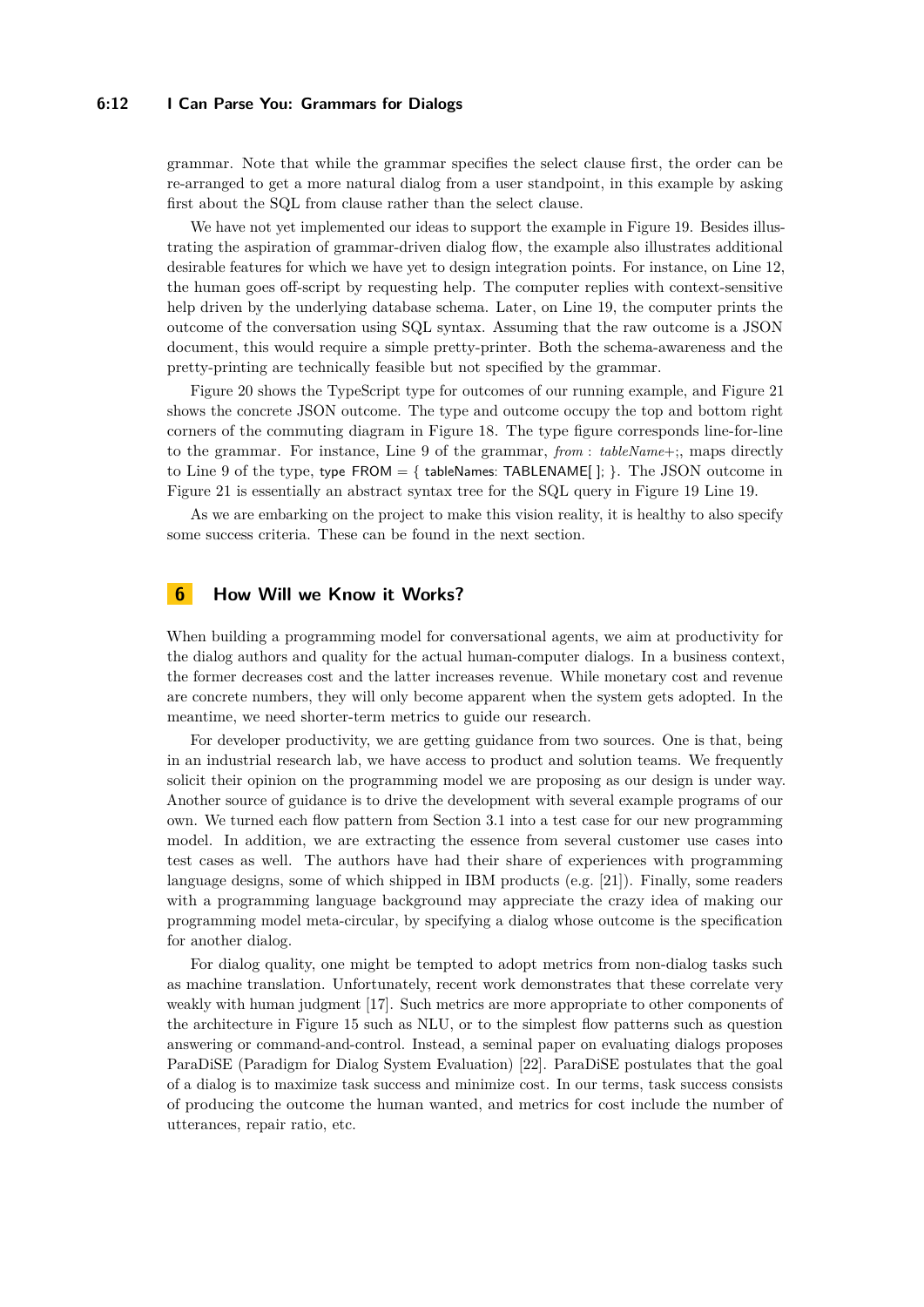```
\circ type TOP = { query: QUERY; };
1 type QUERY = \{ select: SELECT; from: FROM; where?: WHERE; \};2
3 type SELECT = { selectExprs: SELECTEXPR[]; };
4 type SELECTEXPR = SELECTCOLUMN | SELECTALL | SELECTAS;
5 type SELECTCOLUMN = \{ columnName: COLUMNNAME; \};
6 type SELECTALL = "*";
\tau type SELECTAS = { expression: EXPRESSION; columnName: COLUMNNAME; };
8
9 type FROM = \{ tableNames: TABLENAME[]; \};10 type WHERE = { condition: CONDITION; };
11
12 type CONDITION = ANDCONDITION | ORCONDITION | EQCONDITION;
13 type ANDCONDITION = \{ condition: CONDITION; and: AND; condition1: CONDITION; \};
_{14} type AND = "and";
15 type ORCONDITION = \{ condition: CONDITION; or: OR; condition1: CONDITION; \};
_{16} type OR = "or";
17 type EQCONDITION = \{ expression: EXPRESSION; eq: EQ; expression1: EXPRESSION; \};
18 type EQ = "=";
19
20 type EXPRESSION = string | number | COLUMNEXPR;
21 type COLUMNEXPR = \{ columnName: COLUMNNAME; \};
22
23 type TABLENAME = string;
24 type COLUMNNAME = string;
```
**Figure 20** Type for outcomes of database query dialogs based on grammar in Figure [17.](#page-9-0)

```
1 \quad \{ query :
2 \left\{ \text{select} : \right\}3 select Exprs: [{ columnName: "name" }, { columnName: "address" }]
\left\{ \begin{array}{ccc} 4 & 1 \end{array} \right\},
5 from: { tableNames: ["Customers"] },
6 where: {
7 \quad \text{condition: } \{\begin{array}{ccc} 8 & \cdot & \cdot & \cdot \\ \end{array} condition : {
9 expression: { columnName: "country" },
^{10} eq : " =",11 expression1 : "US"
\begin{array}{ccc} \n & \text{12} \\
 & \text{12}\n \end{array}13 and : " and " ,
14 condition1 : {
15 expression: { columnName: "zipcode" },
^{16} eq : "=",
17 expression 1: 55555
\begin{array}{ccc} 18 & & & \end{array}19 }
20 }
21 }
22 }
   Figure 21 19.
```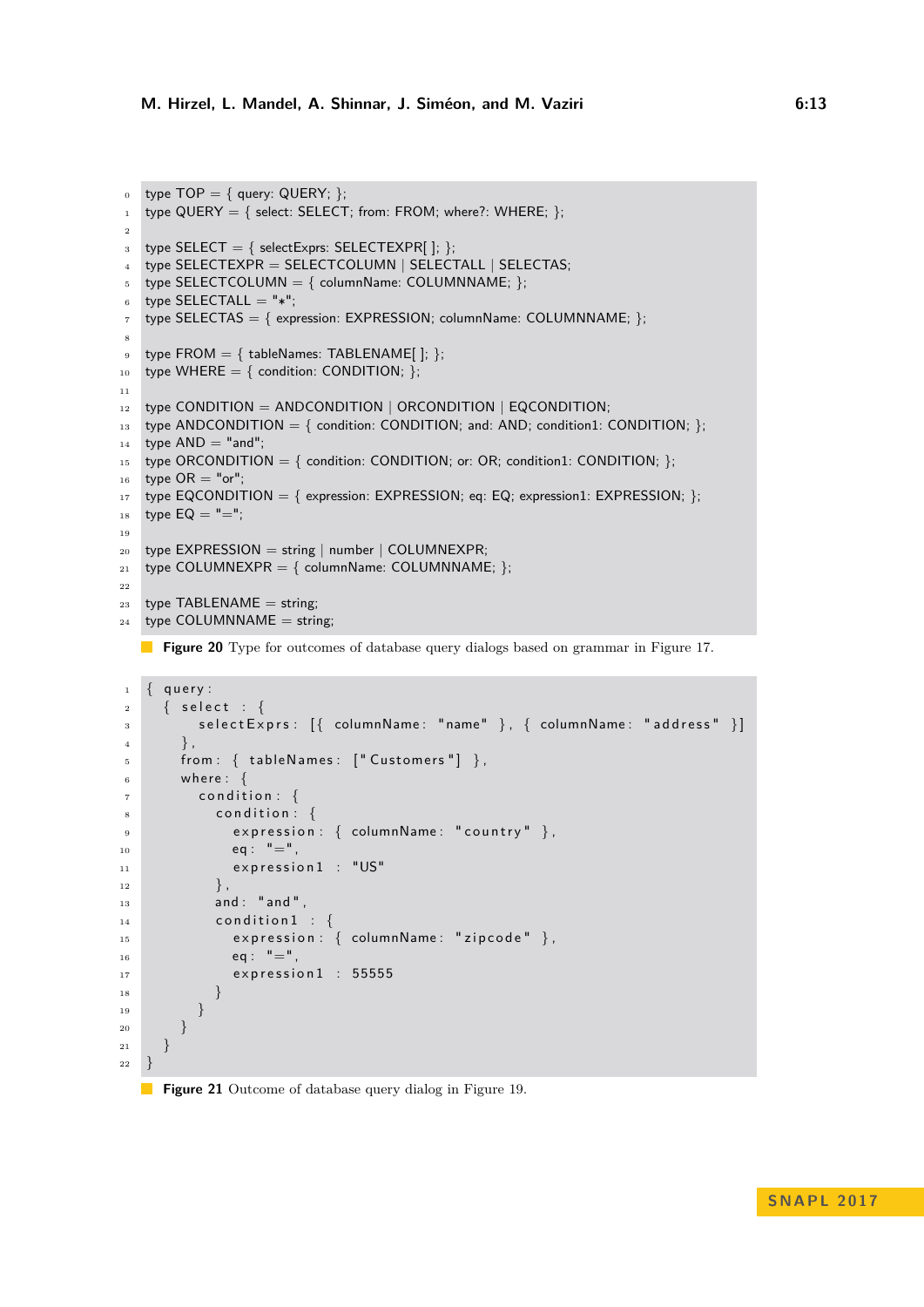### **6:14 I Can Parse You: Grammars for Dialogs**

# **7 Related Work**

We found little prior work on using grammars or types to specify dialogs. Bridge beautifully codifies the essence of polite conversation into a grammar [\[4\]](#page-13-2), but in addition, requires a separate task model to specify a complete chat-bot, whereas we use a grammar to specify the chat-bot itself. GF is a framework for describing grammars of natural languages [\[20\]](#page-14-9), but focuses on the NLU and NLG components of the architecture in Figure [15,](#page-7-0) whereas we focus on the dialog interpreter. Bringert uses GF for dialogs [\[5\]](#page-13-3), but requires the developer to specify multiple grammars and use dependent types, whereas our programming model uses a single grammar and is simpler. Finally, Denecke and Weibel propose a type system for dialogs that constrains individual slots in a frame [\[8\]](#page-14-13), whereas our types specify the entire dialog flow and validate its outcome.

McTear wrote a survey about spoken dialog technology [\[19\]](#page-14-1) and the text book by Jurafsky and Martin contains a chapter about dialog and conversational agents [\[13\]](#page-14-0). While neither of them focuses on programming models for dialogs, they describe different approaches, two of which imply simple programming models. First, the finite-state approach scripts the dialog at a low level, making it powerful but cumbersome [\[12,](#page-14-2) [23\]](#page-14-8). Second, the frame-based approach focuses on the form-filling pattern [\[3,](#page-13-0) [18\]](#page-14-3). One way to view our vision for a grammar-based dialog programming model is as a generalization of frames.

Other work on programming models for natural language includes natural-language interfaces to databases [\[1\]](#page-13-4); CNL (controlled natural language) [\[2,](#page-13-5) [9,](#page-14-14) [16\]](#page-14-15); and synthesis from natural language [\[10,](#page-14-16) [15\]](#page-14-17). Dialog can be viewed as an alternative that is less controlled than CNL but has a broader scope than synthesis.

### **8 Conclusion**

This paper took a programming-language audience on a tour of the exciting trend of naturallanguage dialogs between humans and computers. We collected a catalog of relevant flow patterns and articulated the coherence-flexibility dilemma, which we believe to be the key to building good conversational agents. This paper also briefly described our vision of using grammars as a programming model for dialogs.

### **References**

- <span id="page-13-4"></span>**1** Ion Androutsopoulos, Graeme D. Ritchie, and Peter Thanisch. Natural language interfaces to databases – an introduction. *Natural Language Engineering*, 1(1):29–81, 1995.
- <span id="page-13-5"></span>**2** Matthew Arnold, David Grove, Benjamin Herta, Michael Hind, Martin Hirzel, Arun Iyengar, Louis Mandel, V.A. Saraswat, Avraham Shinnar, Jérôme Siméon, Mikio Takeuchi, Olivier Tardieu, and Wei Zhang. META: Middleware for events, transactions, and analytics. *IBM R&D*, 60(2–3):15:1–15:10, 2016.
- <span id="page-13-0"></span>**3** Daniel G. Bobrow, Ronald M. Kaplan, Martin Kay, Donald A. Norman, Henry Thompson, and Terry Winograd. GUS, a frame-driven dialog system. *Artificial Intelligence*, 8(2):155– 173, 1977.
- <span id="page-13-2"></span>**4** Derek Bridge. Towards conversational recommender systems: A dialogue grammar approach. In *European Conference on Case Based Reasoning (ECCBR) Workshops*, pages 9–22, 2002.
- <span id="page-13-3"></span>**5** Björn Bringert. Rapid development of dialogue systems by grammar compilation. In *Workshop on Discourse and Dialogue (SIGdial)*, pages 223–226, 2007.
- <span id="page-13-1"></span>**6** Herbert H. Clark and Susan E. Brennan. Grounding in communication. *Perspectives on socially shared cognition*, 13:127–149, 1991.